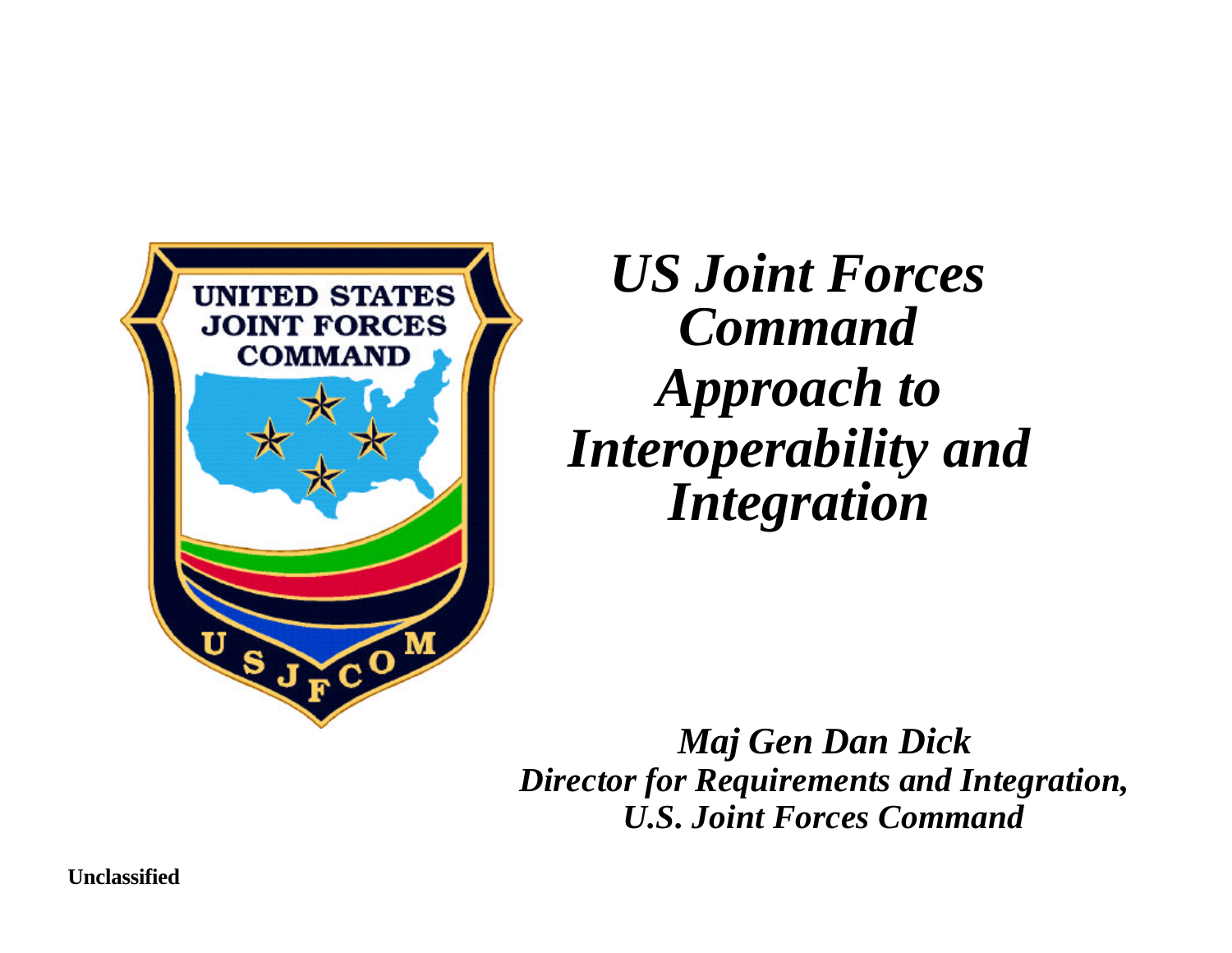# **USJFCOM** *DoD Top Ten Priorities*

#### *(FY03)*

- ÿ **Successfully Pursue the Global War on Terrorism**
- ÿ **Strengthen Joint Warfighting Capabilities**
- **▶ Transform the Joint Force**
- ÿ **Optimize Intelligence Capabilities**
- **▷ Improve Force Manning**
- ÿ **New Concepts of Global Engagement**
- **≽** Counter Proliferation of WMD
- ÿ **Homeland Security**
- ÿ **Streamline DoD Processes**
- ÿ **Improve Interagency Focus, Process and Integration**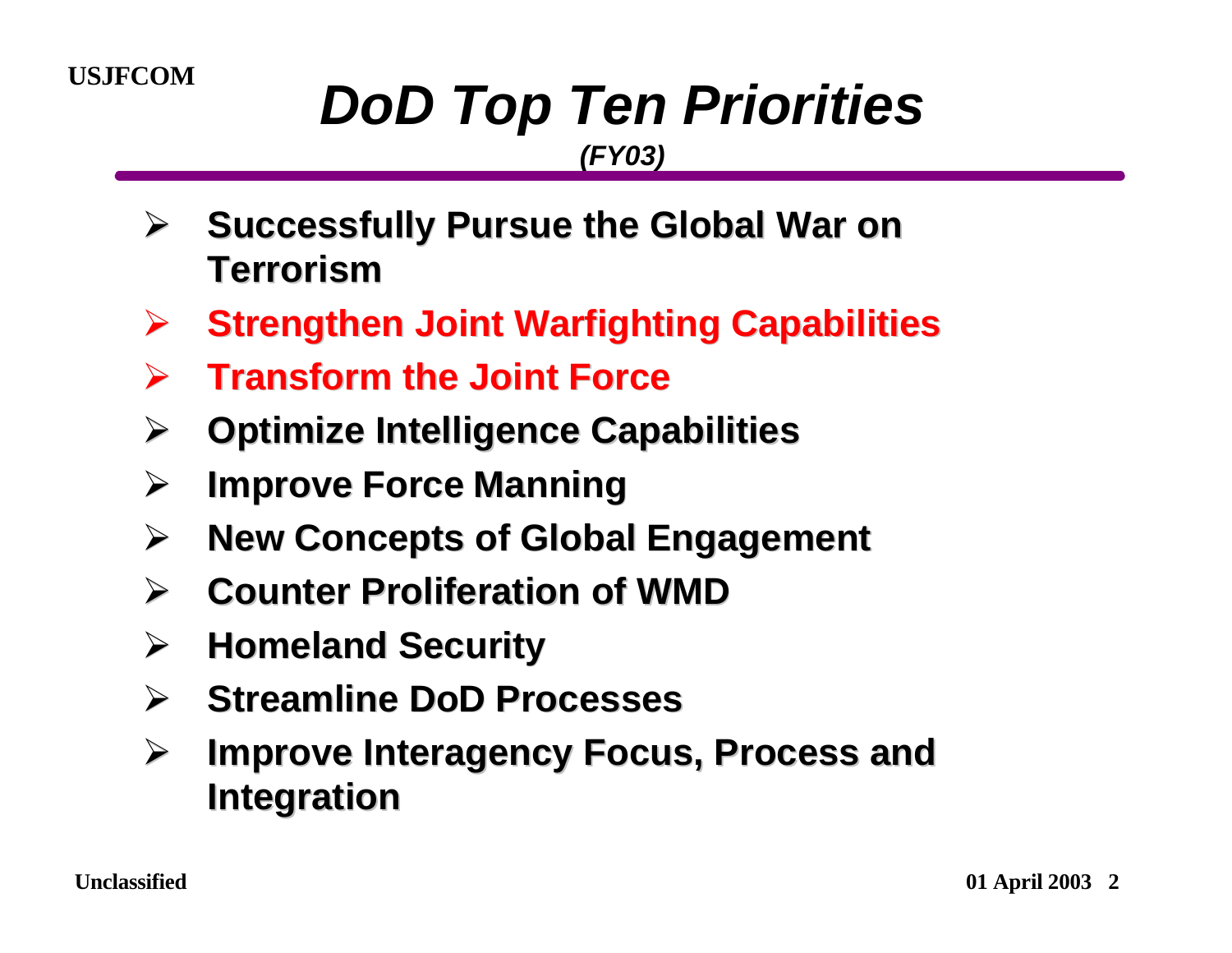## *USJFCOM MISSION*

**U.S. Joint Forces Command maximizes the Nation's future and present military capabilities by leading future and present military capabilities by leadingthe transformation of joint forces, through** *joint* **the transformation of joint forces, through** *joint concept development and experimentation***,** *concept development and experimentation***, identifying** *joint requirements***, advancing identifying** *joint requirements***, advancing** *interoperability***, conducting** *joint training***, and** *providing ready forces and capabilities* **– all in** *providing ready forces and capabilities* **– all in support of the Combatant Commands. support of the Combatant Commands.**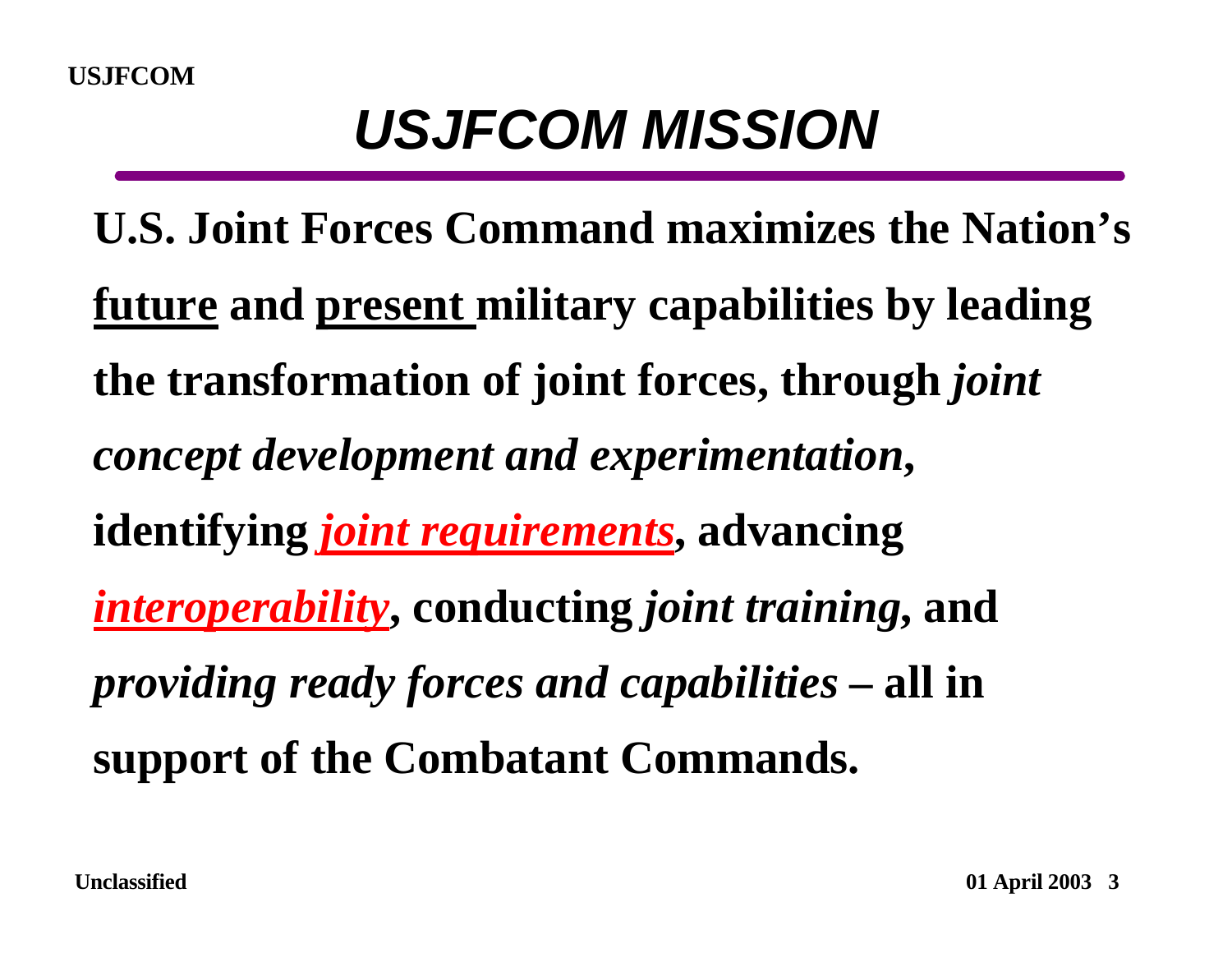## *Roles in Transformation*

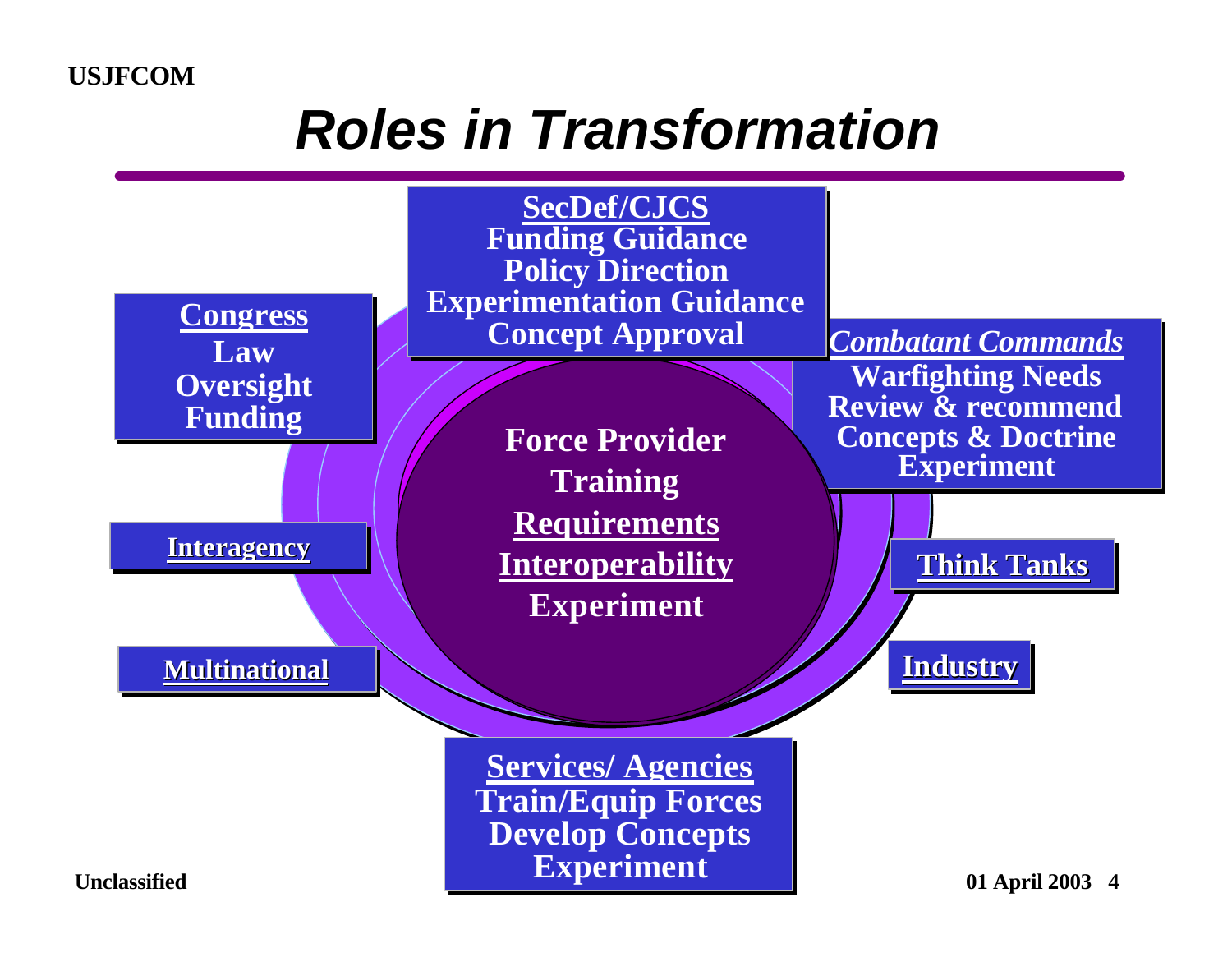## *Guidance*

• Unified Command Plan-02 assigned USJFCOM as the Joint Force Integrator and chief advocate for jointness, interoperability and integration

• Chairman, Joint Chiefs of Staff assigned USJFCOM chief advocate for assessing all Department of Defense requirement documents for interoperability and integration

• Department of Defense Directive 4630.5 and Department of Defense Instruction 4630.8 assigned USJFCOM responsibility to provide operationally prioritized and programmatically synchronized materiel and non-materiel recommendations for resolving Combatant Commander warfighting shortfalls

• Secretary of Defense directed expanded responsibilities for USJFCOM to improve the Department of Defense ability to field Joint Battle Management Command and Control capabilities (Jan 03 Management Initiative Decision 912)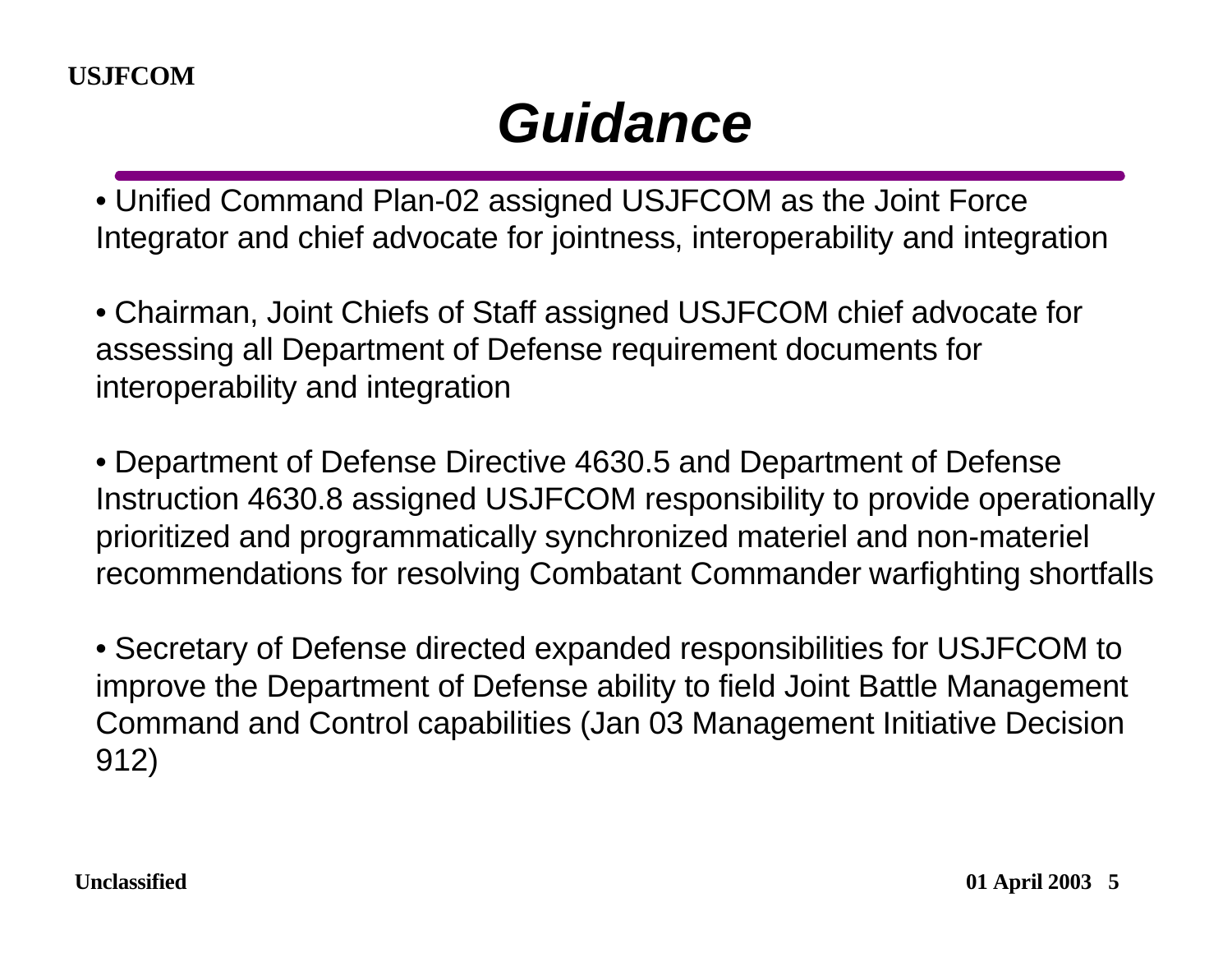## *USJFCOM is Growing*

- **Joint National Training Capability (JNTC)**
- **Joint Battle Management Command & Control (JBMC2)**
- **Joint Interoperability and Integration (JI&I)**
- **Standing Joint Force Headquarters (SJFHQ)**
- **Joint Urban Operations (JUO)**
- **Joint Deployment Process Improvement (JDPI)**
- **Interoperability Technology Demonstration Center (ITDC)**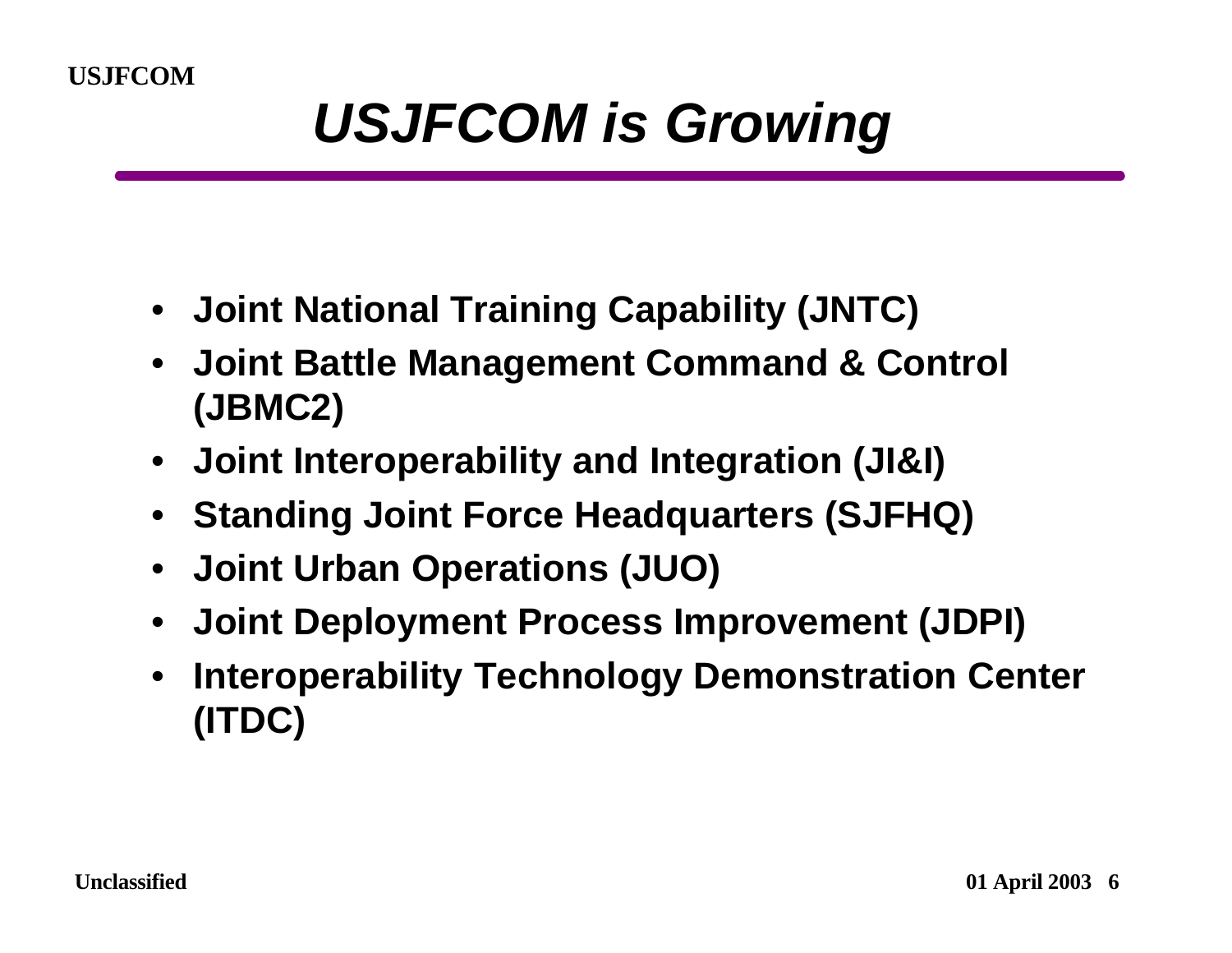#### *Achieving Future Interoperability… In Action*

- **Engaging on the Front End….training the authors**
	- ÿ **Service level Information Exchange Requirements (IERs)**
	- **and Key Performance Parameters (KPPs) development training**
	- ÿ **Over 30 different Combatant**
	- **Commands/Service/Agency**
- • **Validated IERs and Interoperability KPPs**
	- ÿ **Review and confirm interoperability KPPs for all ORDs and CRDs**
		- • **Over 600 department requirement documents reviewed**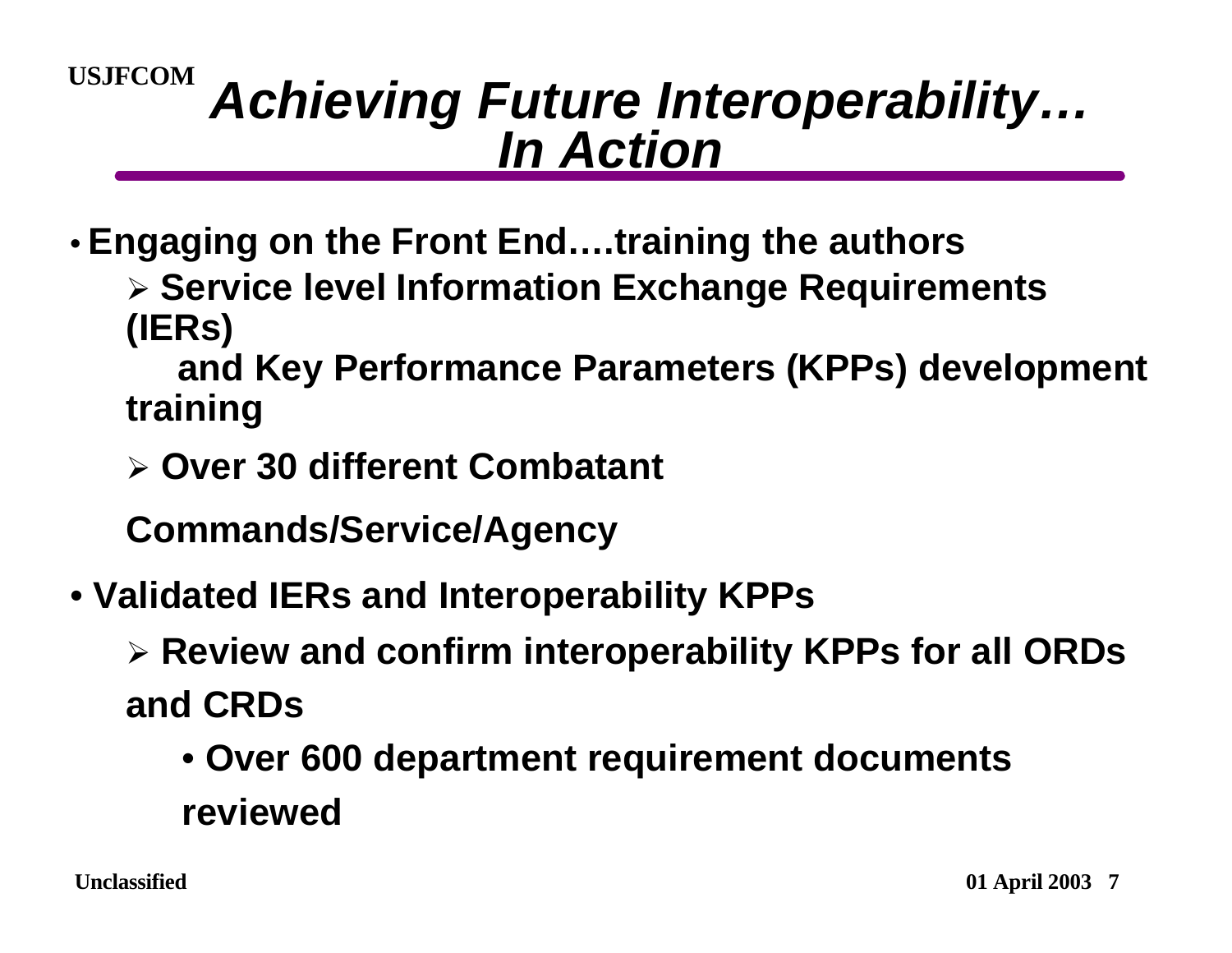#### *Addressing Legacy Interoperability Integration*

- **Identify, assess, and prioritize Combatant Commanders interoperability, integration and capability shortfalls**
- • **Develop comprehensive Doctrinal, Organizational, Training, Materiel, Leadership, Personnel and Facilities (DOTMLPF) mission capability strategies**

• **Provide rapid fielding of mission capable solutions via USJFCOM Joint Interoperability and Integration (JI&I) transition funds - bridge Service, Agency Program Objective Memorandum (POM) cycles**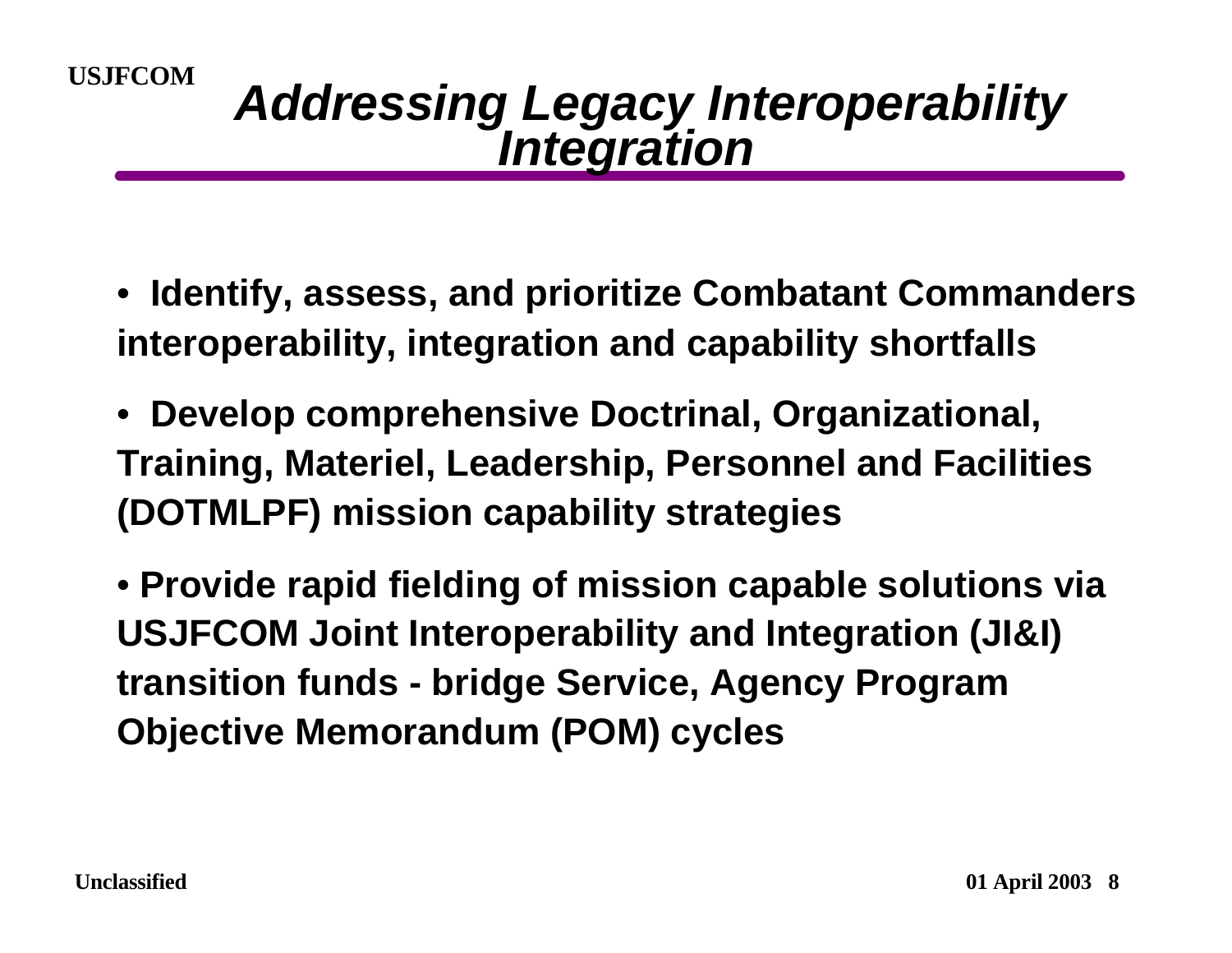## *Strategic Partnerships*

- **Combatant Commanders**
- **Joint Staff**
- **DUSD (AT&L)**
- **ASD (C3I)**
	- **Defense Information Systems Agency**
	- **Joint Interoperability Test Center**
- **Services**
	- **USMC: MCCDC, MARFORSYSCOM**
	- **USN: CFFC, NETWARCOM, SYSCOMs**
	- **USAF: ACC, XI, ESC Hanscom**
	- **USA: FORSCOM, TRADOC, CECOM**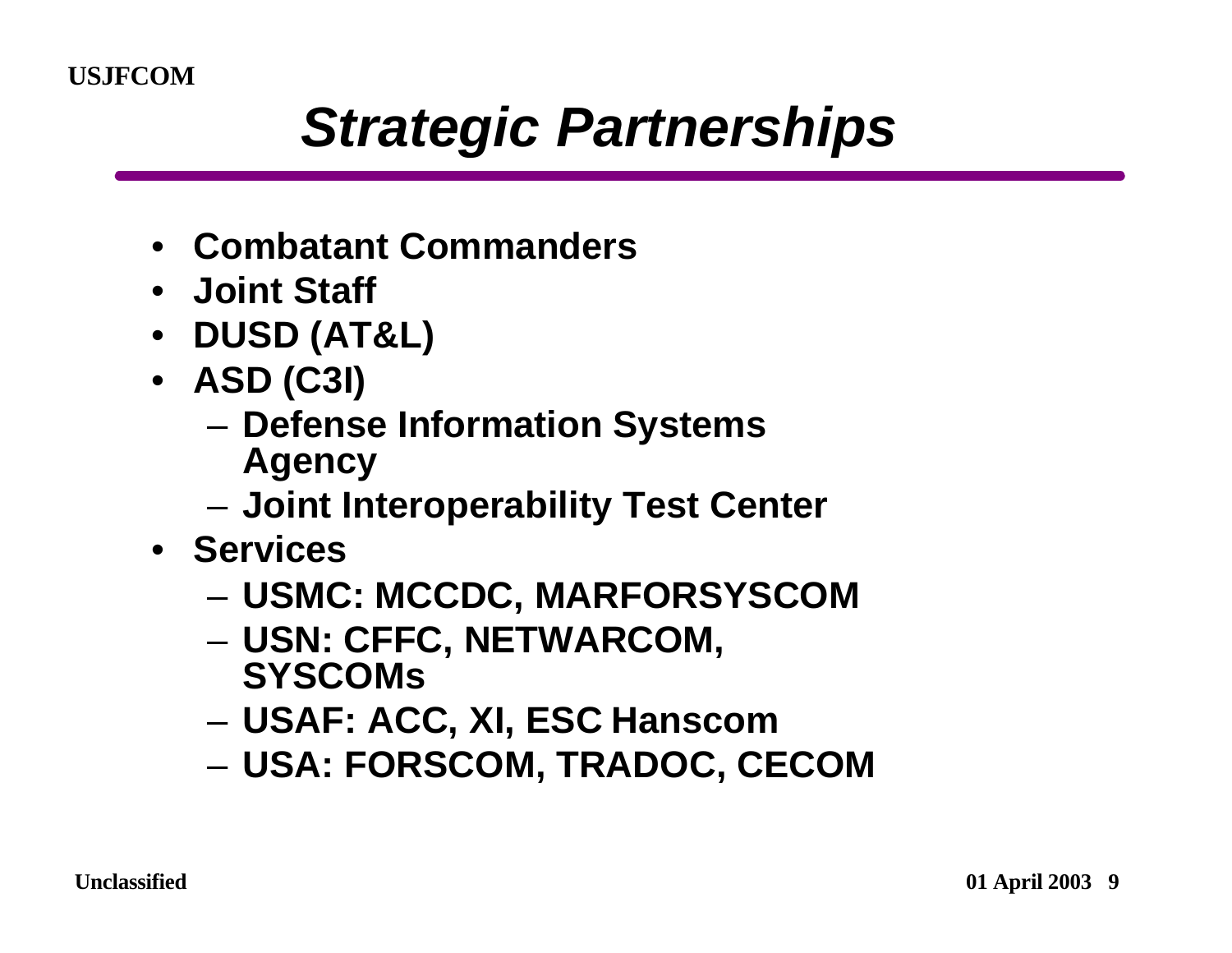## *Strategic Partnerships (cont)*

- **Defense Agencies**
	- **National Reconnaissance Office**
	- **National Security Agency**
	- **Defense Intelligence Agency**
	- **National Imagery & Mapping Agency**
- **Organizations/Department Thrusts**
	- **Joint C4ISR Battle Center**
	- **Joint Warrior Interoperability Demonstration**
	- **Joint Test and Evaluation Program**
	- **Advanced Concept Technology Demonstrations**
	- **Joint / Service Concept Development & Experimentation**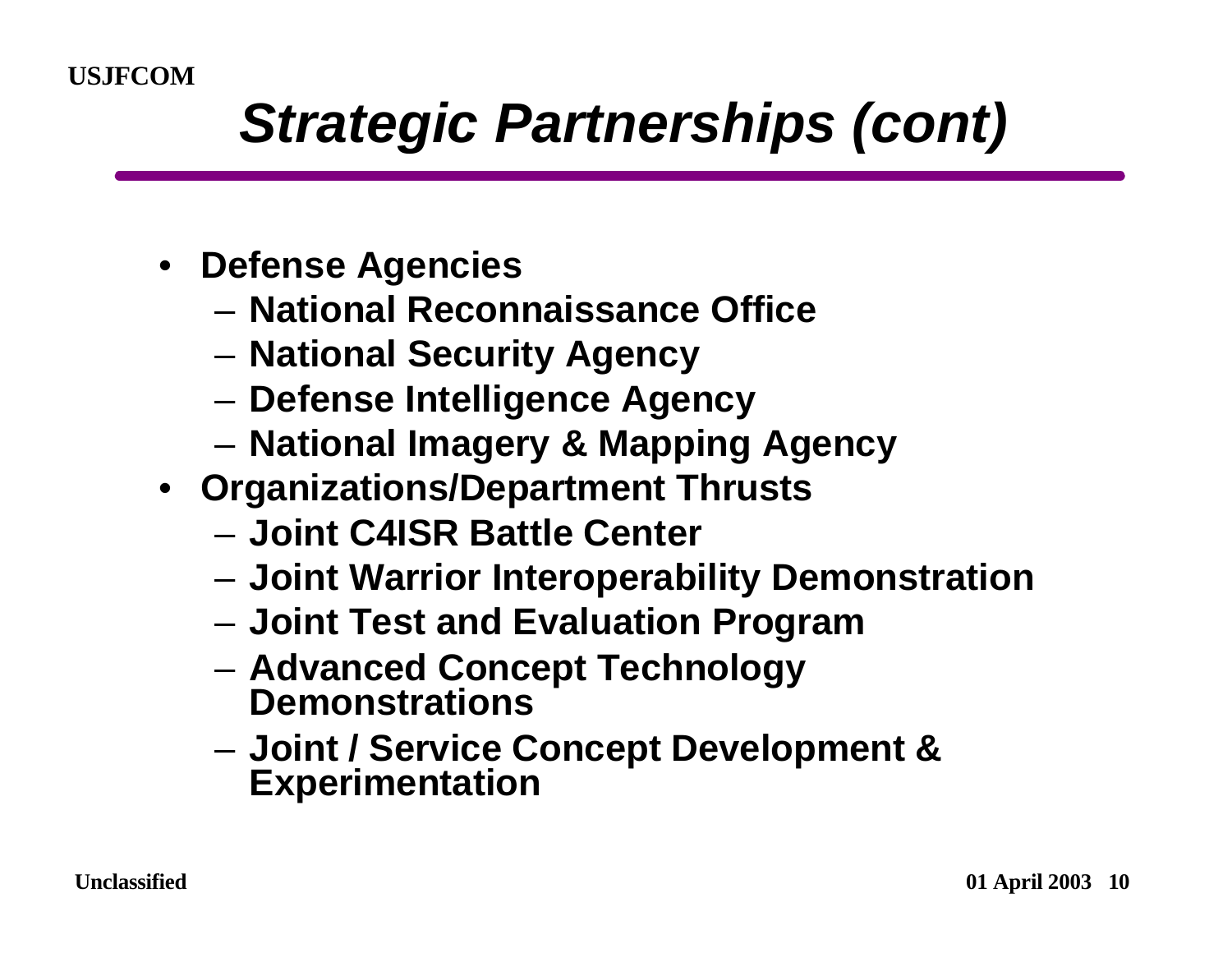### *The Challenge*

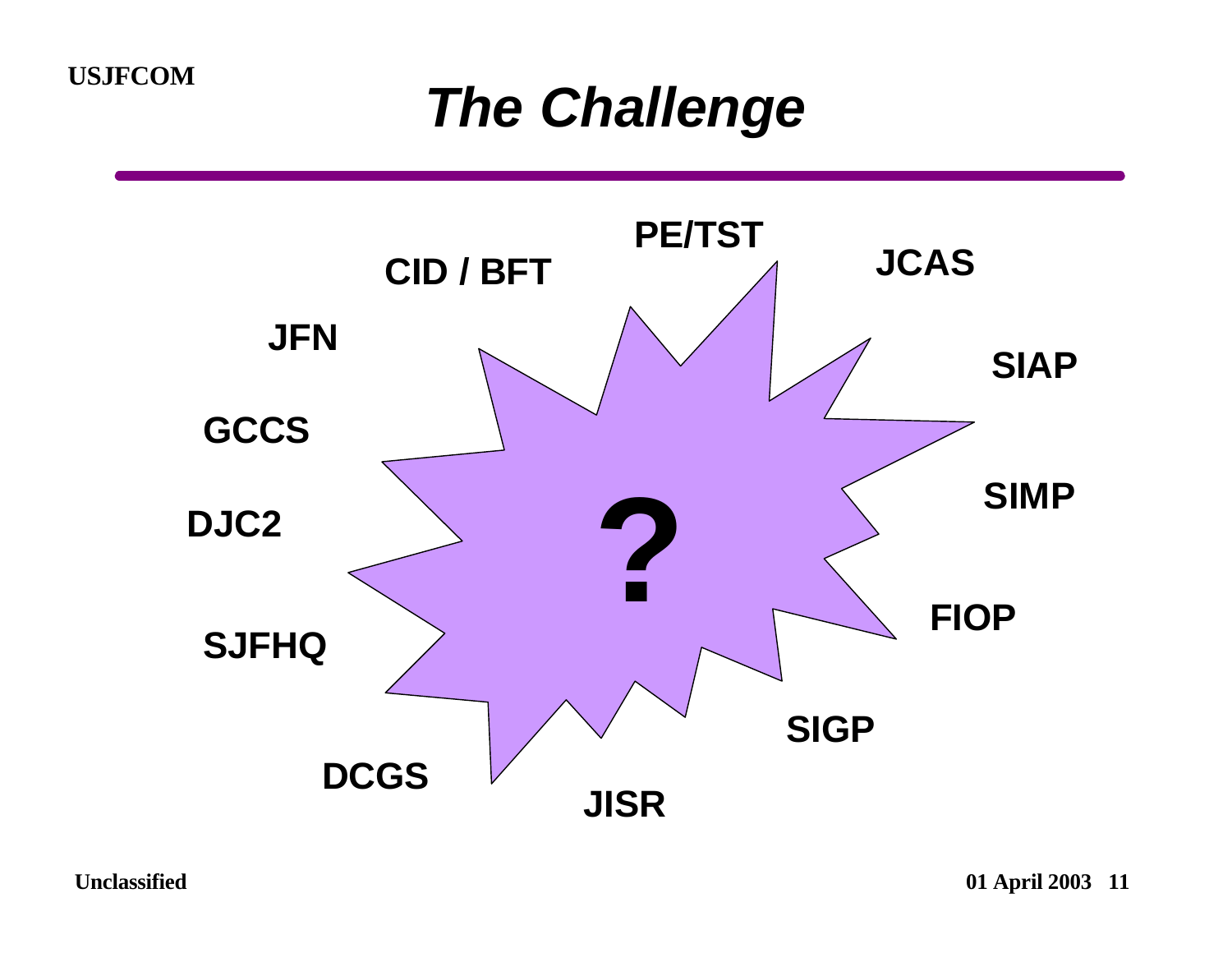#### **USJFCOM** *New approach to Joint Battle Management Command and Control (MID 912)*

- **Strengthens department's fielding of JBMC2 capabilities by improving the department's ability to organize, train, and equip joint forces**
- **Expands USJFCOM role in establishing JBMC2 mission/capability area requirements and system-ofsystems capability requirements**
	- **Joint influence (USJFCOM-led, in conjunction with Combatant Commanders, Services and Agencies)**
	- **System-of-systems engineering**
	- **Service / Agency implementation (sustain current acquisition life-cycle responsibilities)**
	- **Funding stability for Joint Battle Management Command and Control capabilities**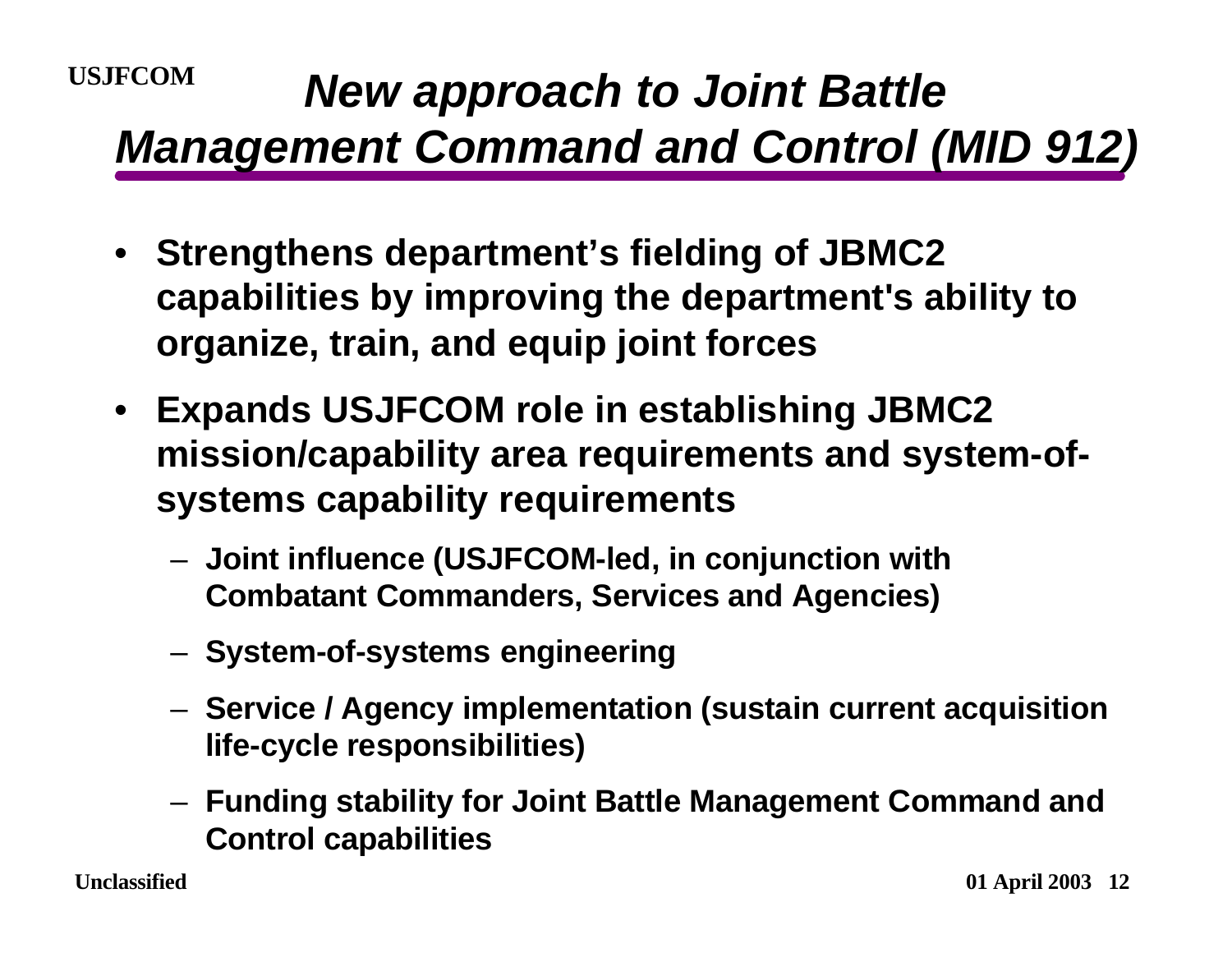#### *Management Initiative Decision 912 Provides*

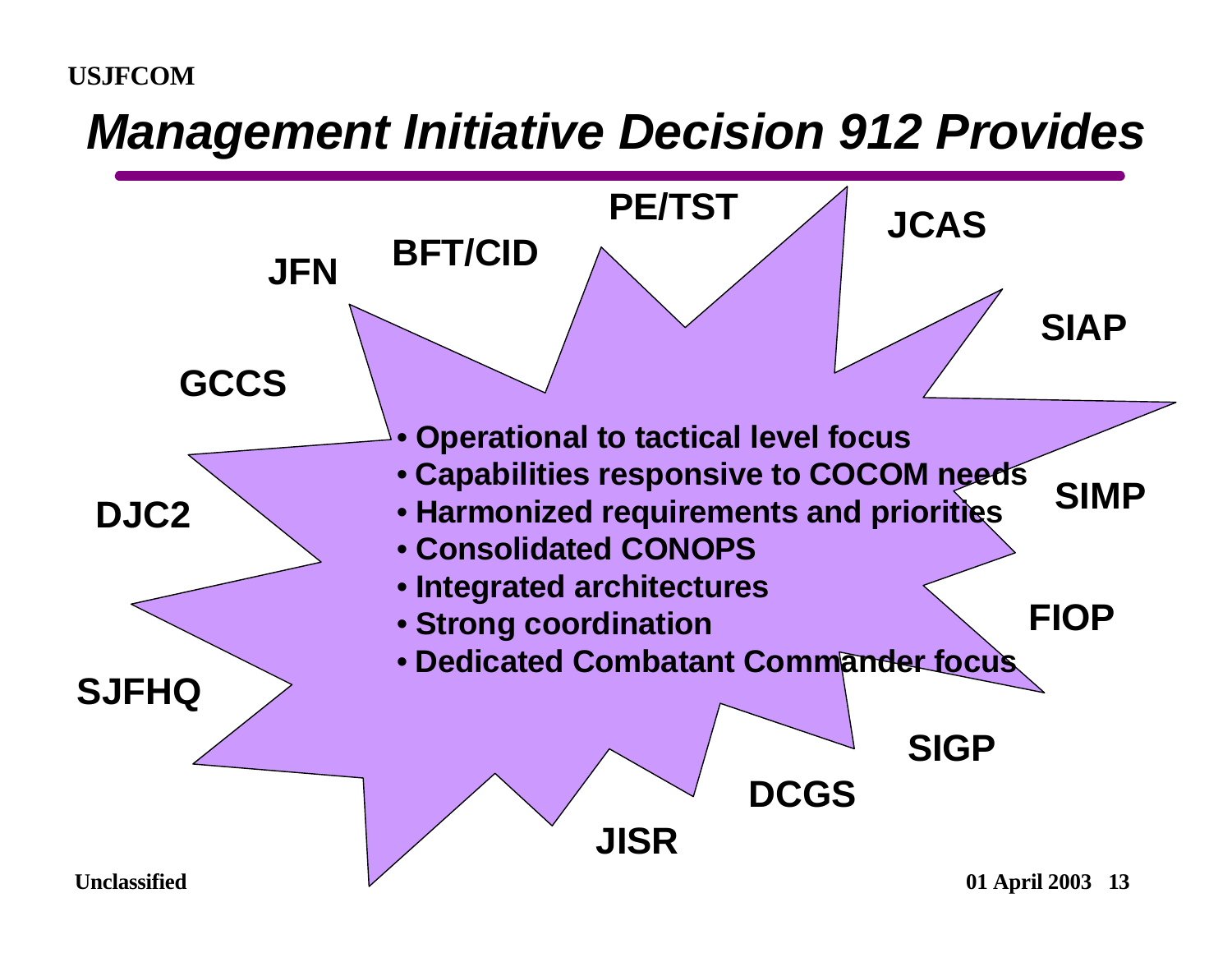### **USJFCOM** *Initial Joint Battle Management Command and Control Scope*

- **Deployable Joint Command and Control FY03**
- **Single Integrated Air Picture FY03**
- **Family Interoperable Operational Pictures FY04**
- **Joint Fires Network FY03**

**Unclassified 01 April 2003** 14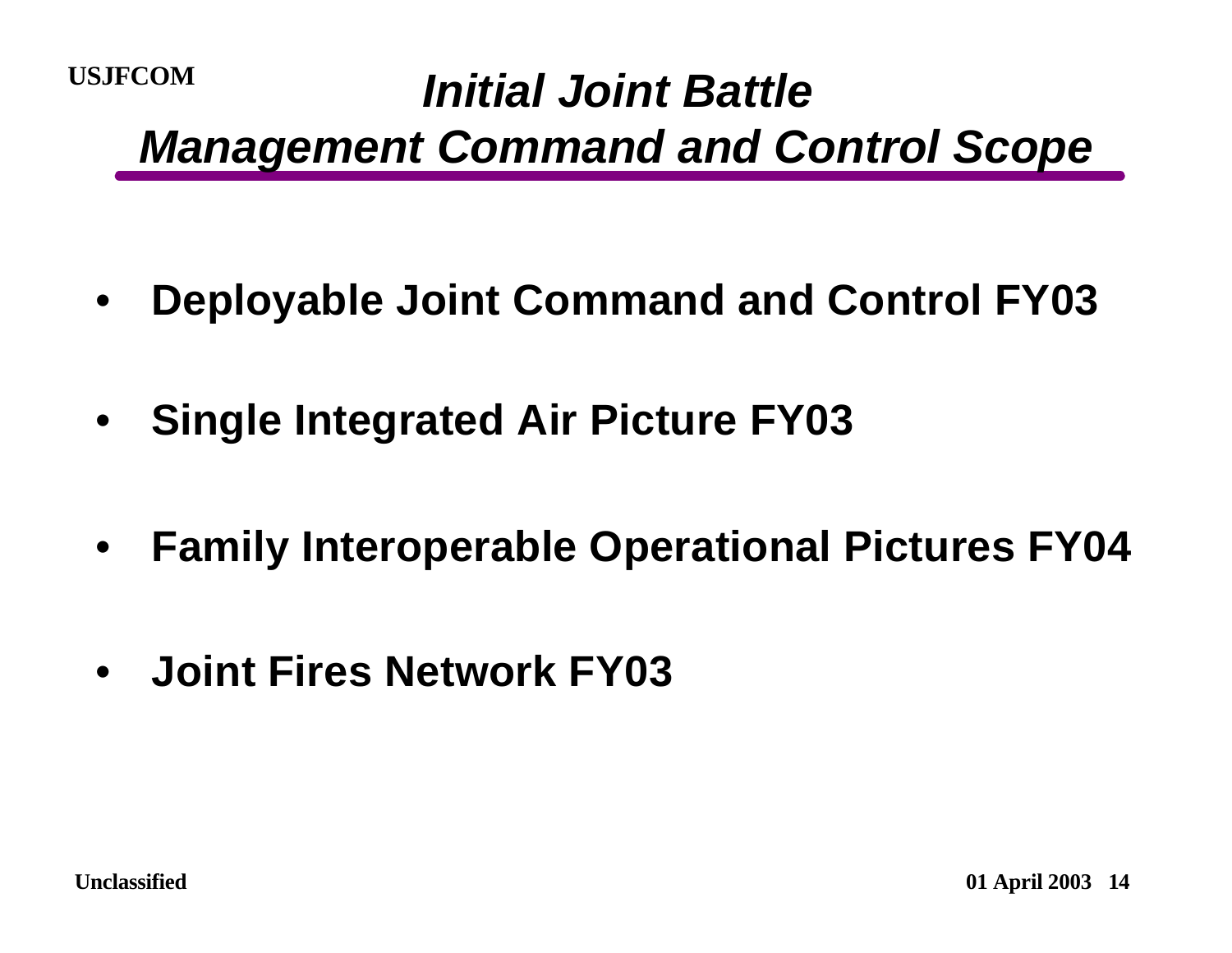#### **USJFCOM** *Future Candidate Joint Battle Management Command and Control Efforts*

- **Single Integrated Ground Picture**
- **Single Integrated Maritime Picture**
- **Single Integrated Space Picture**
- **Precision Engagement/Time Sensitive Targeting**
- **Blue Force Tracking**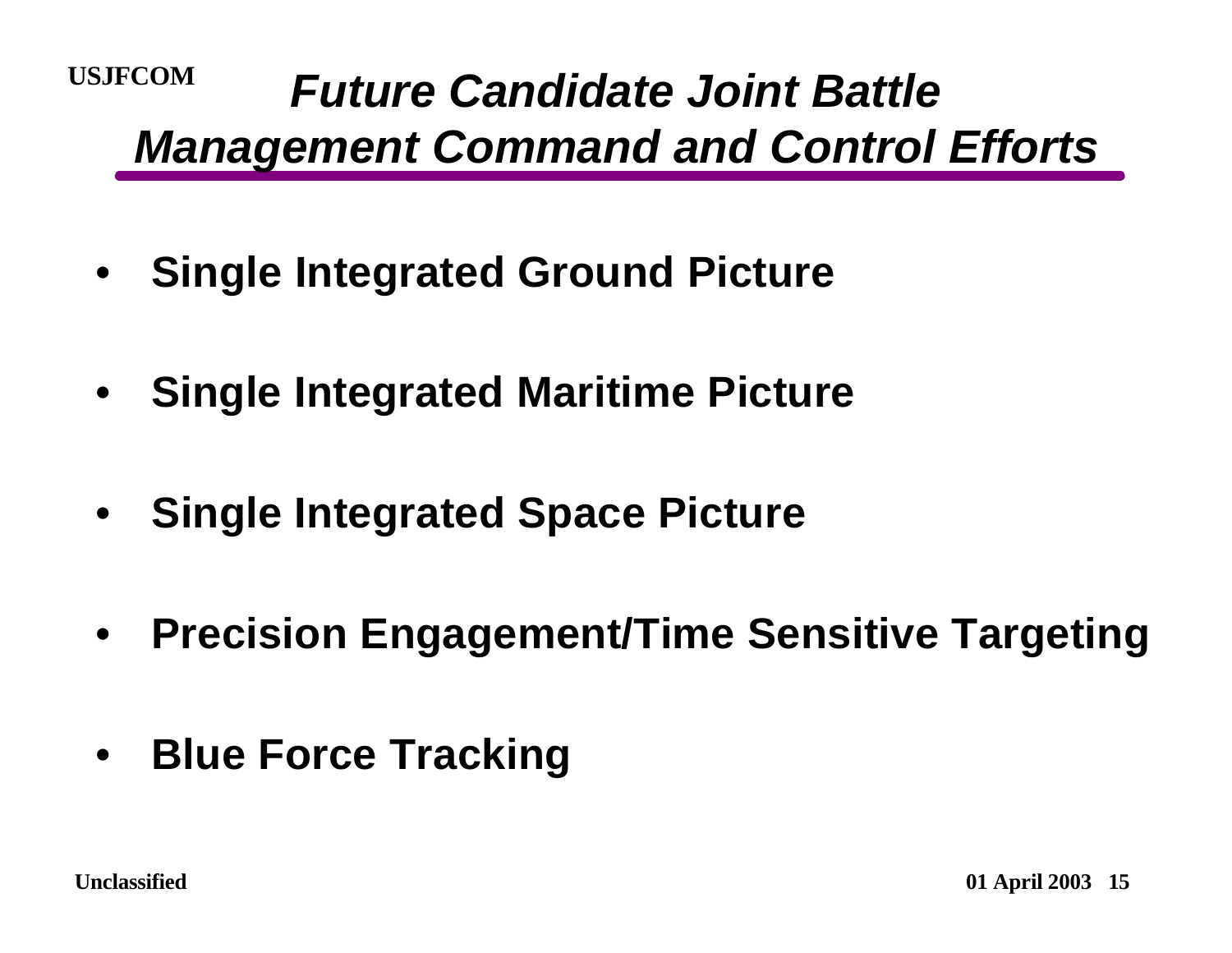### *Challenges for Industry*

- **Need non-proprietary solutions to solve warfighter's interoperability issues**
- **Emphasize capabilities-based spiral development processes**
- **Adhere to department standards and certification requirements to ensure joint interoperability and integration of capabilities**
- **Partnerships are important! (include small business)**
- **Deliver capabilities that are "born joint" quicker**
- **Streamline process similar to limited objective experiments, incorporate more innovation and risk – be more agile**